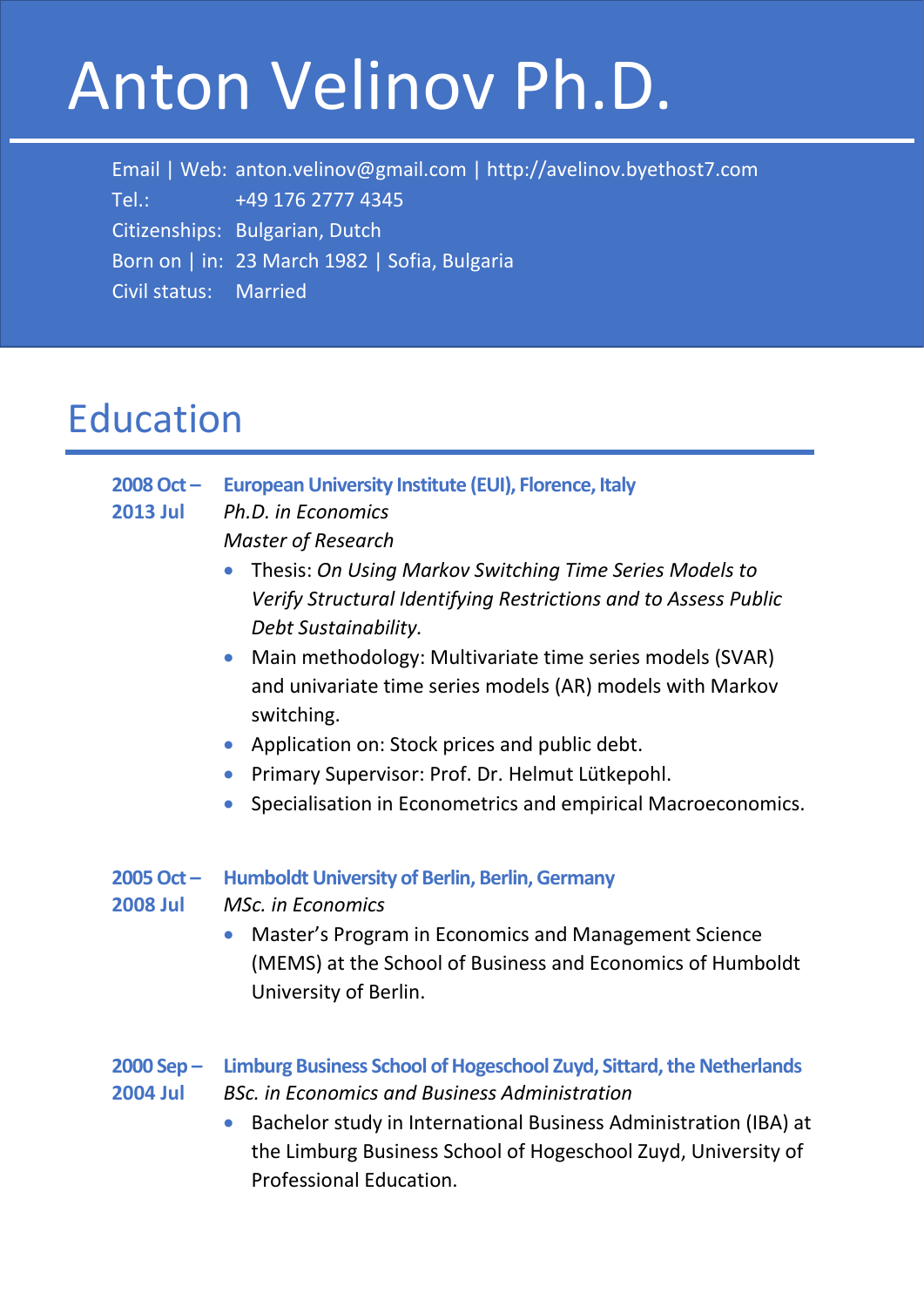### Work Experience

#### **2020 Jun – Berlin School of Economics (BSE), Berlin, Germany Present** *Faculty Member* • Teaching the compulsory core course Econometrics I. • Teaching the Preparatory Math for Economists course. **2013 Jan – German Institute for Economic Research (DIW), Berlin, Germany Present** *Postdoctoral Research Associate* • Member of the Graduate Center (GC) department responsible for the Economics Doctoral Program. • Empirically focused research using state-of-the-art Markov switching and factor augmented time series models. Programming the model codes in Matlab. Focus on empirical finance, asset prices and bank credit risk. • Recruitment of new doctoral students. **2010 Jul – Hungarian Central Bank (MNB), Budapest, Hungary 2010 Oct** *Three-month internship position at the Financial Analysis department* • Testing SVAR identification schemes using regime switching models. **2006 Mar – Berlin School of Economics (FHW), Berlin, Germany 2008 Jul** *Student Assistant to Prof. J. Müller* • Involved in German Airport Performance (GAP) project. Head of Non-aviation department. **2004 Nov – European Patent Office (EPO), the Hague, the Netherlands 2005 Jun** *Internship at the Archive department*

### Personal Background and Motivation

*I have lived in many different countries and worked and studied in international environments. This gives me a rich intercultural perspective and unique social*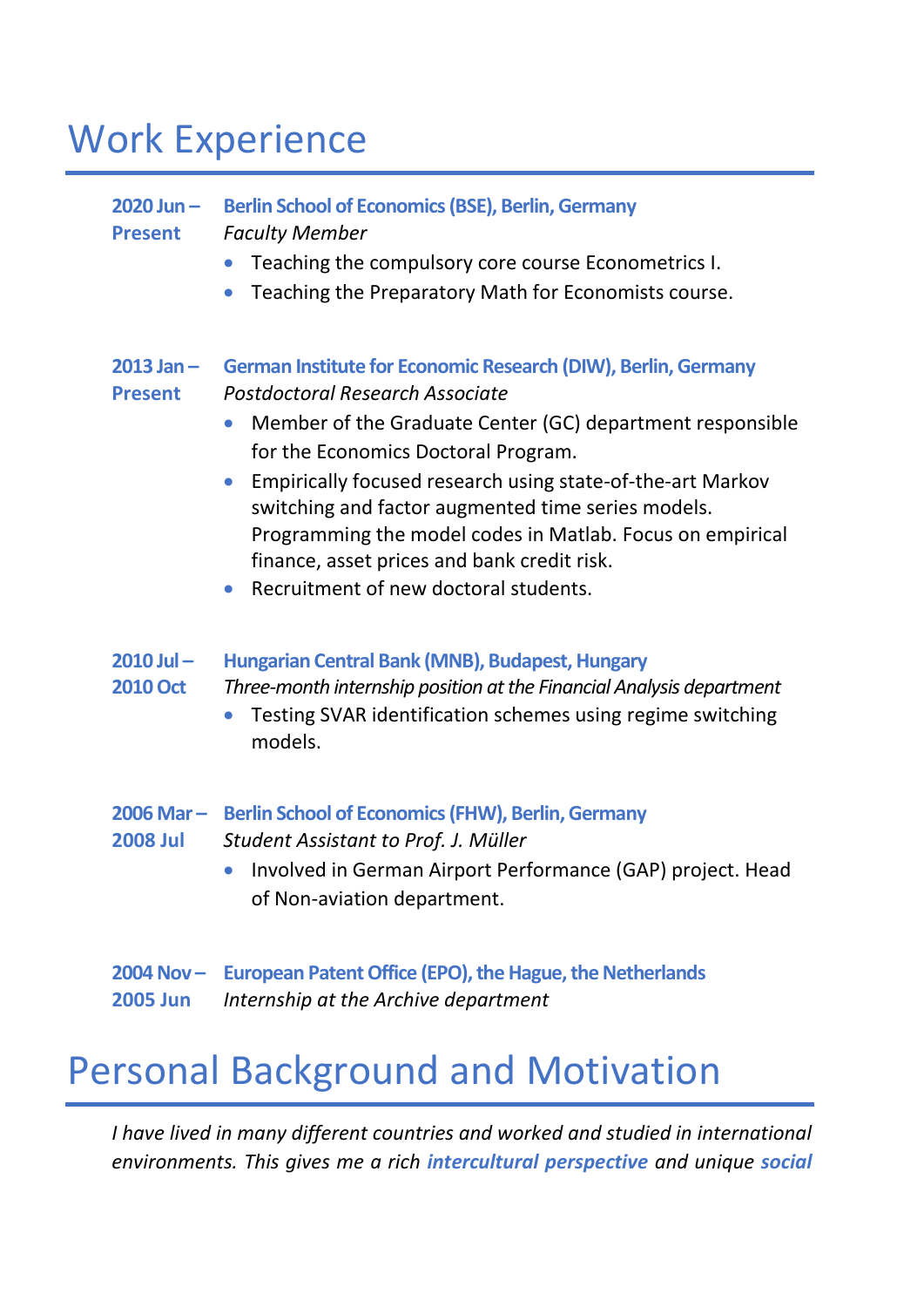*competences. In a professional setting I always strive for the best results and aim to give the utmost of myself. A big motivation of mine is to be able to find solutions to complex problems, thereby making my contribution to others and gaining knowledge and experience for myself. In the end nothing is impossible.*

### Skills and Competences

#### **Languages**

| Bulgarian: | Native speaker              |
|------------|-----------------------------|
| English:   | Near native / Very advanced |
| German:    | Advanced                    |
| Dutch:     | Advanced                    |
| Italian:   | <b>Basic</b>                |

#### **Programming Languages**

| Matlab:                  | Excellent: Created complex custom-made codes for<br>research. Used for teaching purposes.                                       |
|--------------------------|---------------------------------------------------------------------------------------------------------------------------------|
| R:                       | Excellent: Abundant experience in research and<br>teaching.                                                                     |
| Gauss:<br>HTML 5, CSS 3, | Advanced: Translated Gauss code to Matlab.                                                                                      |
| JavaScript:<br>Stata:    | Intermediate: Able to create basic websites.<br>Intermediate: Familiar with language and commands.<br>Used in attended courses. |

#### **Software Knowledge**

| Latex:          | Excellent: Used for creating research papers.       |
|-----------------|-----------------------------------------------------|
| MS Office:      | Excellent: In particular Excel, Word.               |
| JMulTi, Eviews: | Excellent: Used for research and teaching purposes. |

#### Hobbies and Passions

Traveling, working out, football, swimming, skiing, hiking, going out with friends.